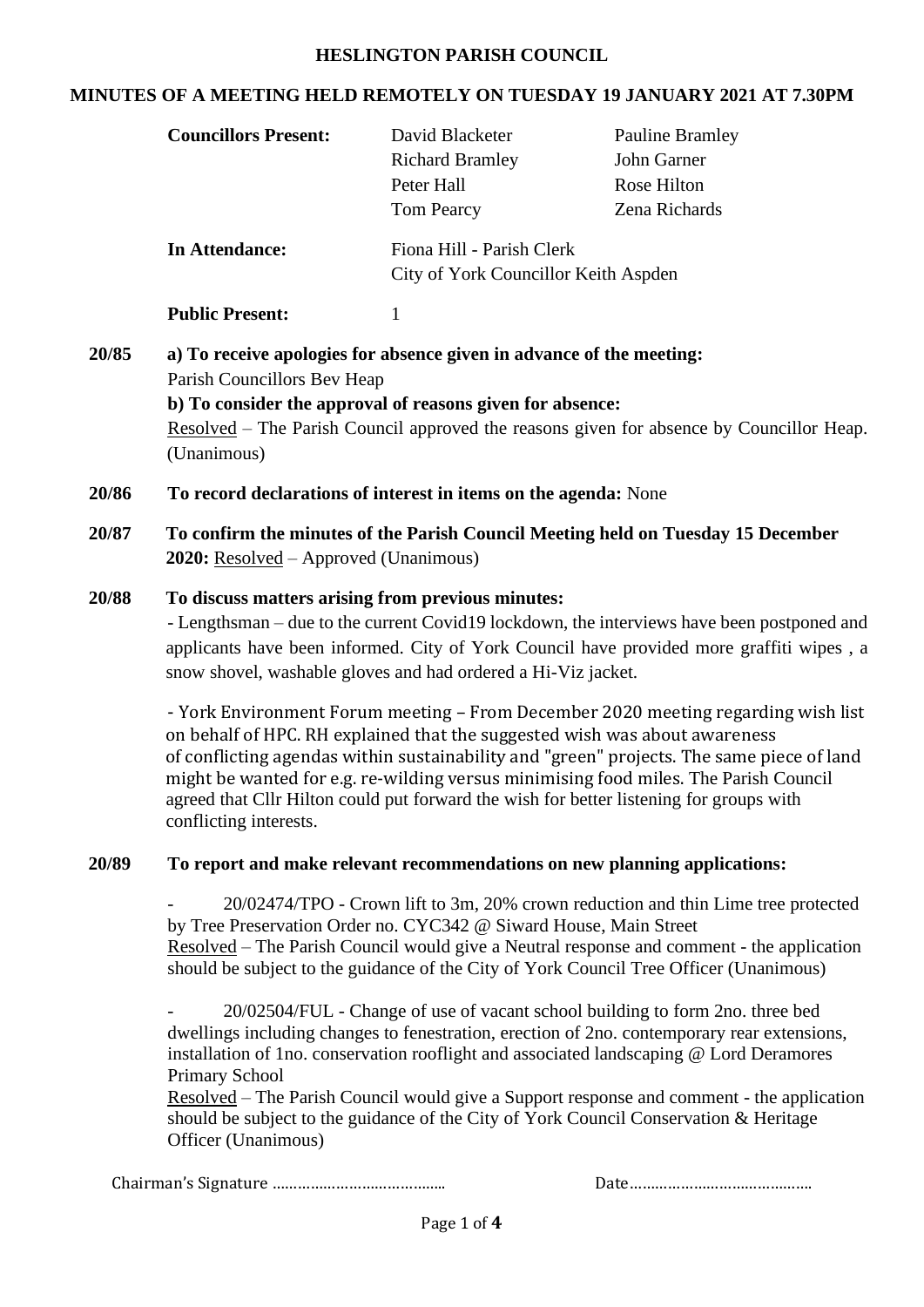- 20/02505/LBC - Internal and external alterations in conjunction with change of use to form 2no. three bed dwellings and including changes to layout of partition walls, formation of new openings, insertion of 'piloti' style structure, insertion of new floor level, installation of secondary glazing, changes to fenestration, 2no. contemporary rear extensions, 1no. conservation rooflight and associated landscaping @ Lord Deramores Primary School Resolved – The Parish Council would give a Support response and comment - the application should be subject to the guidance of the City of York Council Conservation & Heritage Officer (Unanimous)

- 21/00072/TCA - Fell 1no. Plum and 2no. Cherry trees in a Conservation Area @ 42 Main Street

Resolved – The Parish Council would give a Neutral response and comment - the application should be subject to the guidance of the City of York Council Tree Officer (Unanimous)

### **20/90 To note planning decisions by City of York Council:**

- **-** 20/01772/FUL Two storey side and front extension, single storey front and rear extensions with first floor balcony, 1no. rooflight and 1no. dormer to rear, 1no. rooflight to side, replace and reconfigure existing glazing, and erection of detached garage to front @ Rowan House School Lane
- **-** 20/02011/FUL Replacement doors and windows throughout, amendments to window openings to first floor rear @ Sycamore Barn Langwith Stray - Approved

## **20/91 To note matters raised with/by Yorkshire Local Council Association:** Information received, circulated to Cllrs

### **20/92 To discuss financial matters with Responsible Financial Officer:**

- To note bookkeeping report to date for year ending 31 March 2021:
- The Parish Clerk had circulated the bookkeeping spreadsheet ahead of the meeting.
- To adopt/re-adopt policies:
- Parish Clerk to continue, ensuring it is complete ready for the A.P.C.M. 2021
- Financial Management Internal Controls, Property/Asset Checks, Internal/External Audits

The Parish Clerk had circulated the bank statement ahead of the meeting, so Cllr were able to confirm the bank balances as an Internal Control Check.

To note payments

| - Parish Clerk    | Salary                          |         | Bacs |
|-------------------|---------------------------------|---------|------|
| - T.G. Cutt & Son | Meeting Room Fire Extinguishers | £121.86 | Bacs |

### **20/93 To receive reports from representative of outside bodies as follows:**

- Ward Councillors Cllr Aspden reported that City of York Council had issued a flood warning due to expected heavy rain fall. A recent ward team meeting had awarded £1000 to the school gardening club. City of York Council had been asked to quote for repairing the uneven pavement outside Heslington Hall and repairing the Meeting Room path. It was hoped that ward funding may cover both..
- North Yorkshire Police Cllrs noted the December report received and circulated. Attached at the end of the minutes
- Heslington East Community Forum NTR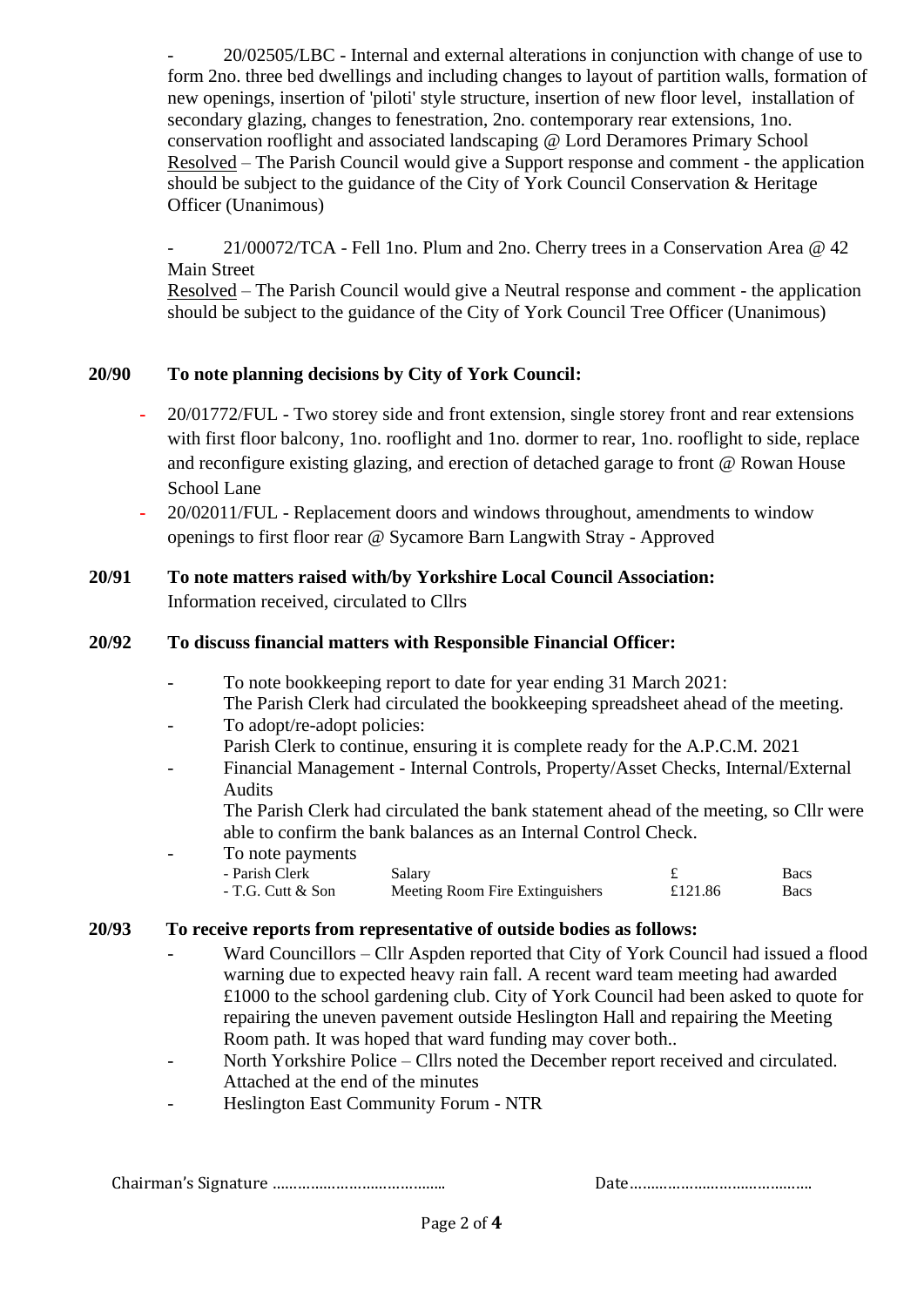- Good Neighbourhood Forum Next meeting Thu21Jan21 Cllrs Bramley and Hall would attend. Cllr Bramley would ask if the current bin at the Norwegian Centre could be replaced with a compartment bin.
- Ouse and Derwent Drainage Board Cllr Bramley reported that the Tilmire drain had been de-silted. Next meeting Tue26Jan21
- Sports Field Parking remained an issue with sports fixtures and dog walkers. The car park was in need of re-surfacing. Halifax Estates, York University, the Ward and Parish Council would be approached about funding. There was a committee meeting next week.
- York Environment Forum –Meeting 12-01-21 Shaun Gibbons Head of Carbon Reduction for CYC is confident that the council, but not the City, could be carbon neutral by 2030. Strategies to be published in Spring 2021. An independent body, Climate Commission, will be making recommendations to City of York Council.
- Alms Houses NTR
- The Meeting Room the committee were continuing with renovations, during the continued period of very little income.
- Fulford & Heslington Ward Meetings Ward Councillor's report

### **20/94 To discuss/agree actions with long-standing matters:**

- Appearance of village
	- o Painting of utility boxes
		- Cllr Garner reported that the contractor was researching anti-graffiti paint
		- o Boss Lane surface
		- Prior to covid York University had agreed to re-ballast
		- o School Lane Sign
	- This will be replaced with a stronger version and two new posts
- Highway Matters
	- o Cycle Racks NTR
	- o Cycle Route a decision session, with Andy D'Agorne, to agree the high level pros and cons, and priorities. There will be a public meeting to help prepare the consultation. Some landowners, had been contacted e.g. Forestry Commission
- City of York Council
	- o Article 4 (2) Direction the Parish Clerk would seek an update
		- o Neighbourhood Planning

The Chairman informed the meeting that due to the confidential nature of the matters to be discussed, this would be discussed in private session.

- o Local Plan The inspectors asked City of York Council to consider withdrawing their plan, but the York Council did not want to and had submitted more evidence.
- University of York
	- o Antisocial Behaviour currently no issues.
- Communication
	- $\circ$  Website this is up to date
	- o Broadband City of York Council had meetings with providers yesterday and Cllr Aspden was awaiting the report
	- $\circ$  Newsletter NTR

### **20/95 To discuss correspondence received by the council:** None

### **20/96 To receive matters raised by members:**

Single Track Sign Common Lane - Cllr P Bramley would provide photo to Cllr Aspden, so he can report this.